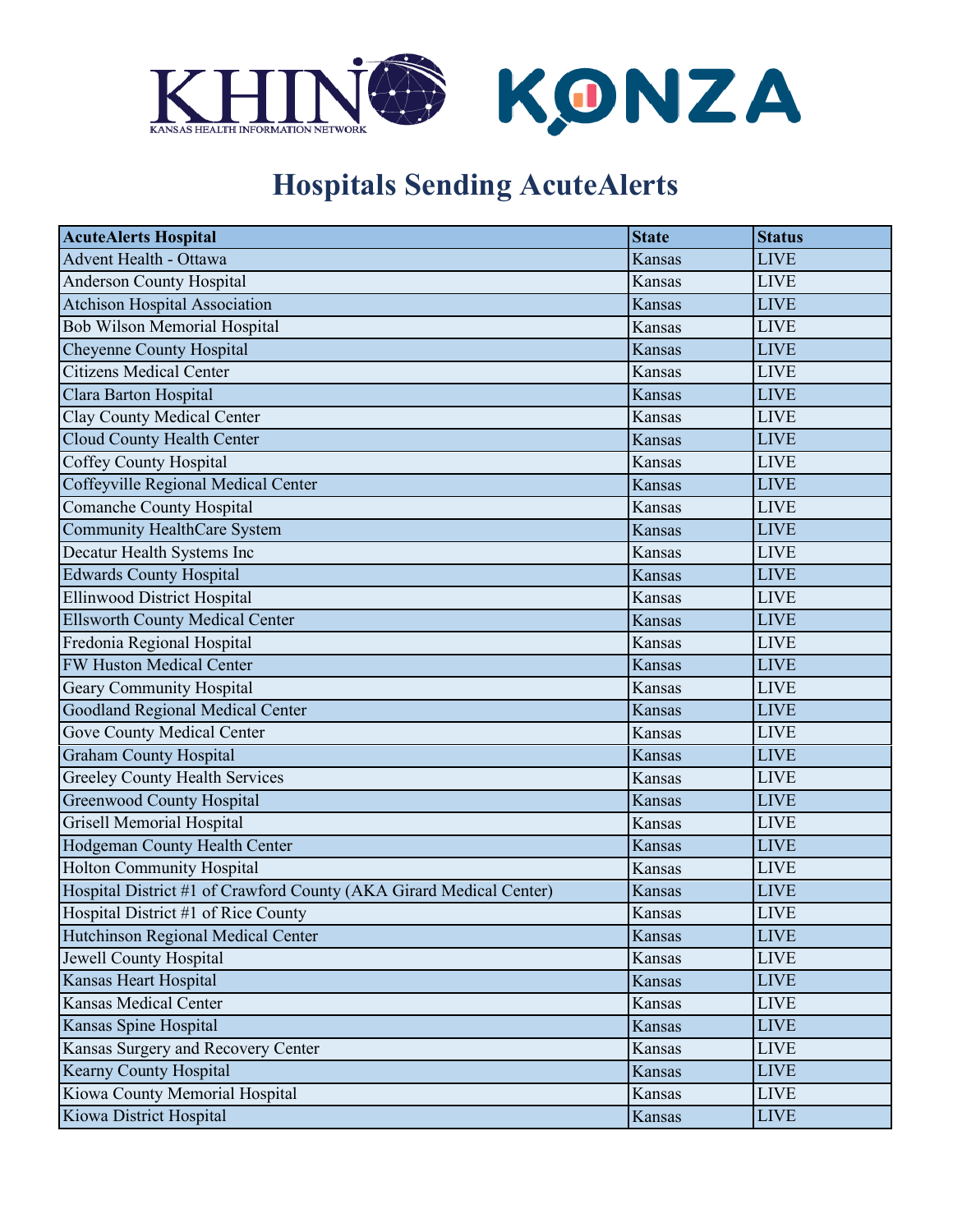

## **Hospitals Sending AcuteAlerts**

| <b>AcuteAlerts Hospital</b>              | <b>State</b>  | <b>Status</b> |
|------------------------------------------|---------------|---------------|
| Labette Health Hospital                  | Kansas        | <b>LIVE</b>   |
| Lane County Hospital                     | <b>Kansas</b> | <b>LIVE</b>   |
| <b>Lindsborg Community Hospital</b>      | Kansas        | <b>LIVE</b>   |
| <b>LMH</b> Health                        | Kansas        | <b>LIVE</b>   |
| Logan County Hospital                    | Kansas        | <b>LIVE</b>   |
| Manhattan Surgical Hosptial              | Kansas        | <b>LIVE</b>   |
| McPherson Hospital                       | Kansas        | <b>LIVE</b>   |
| Meade District Hospital                  | Kansas        | <b>LIVE</b>   |
| Medicine Lodge Memorial Hospital         | Kansas        | <b>LIVE</b>   |
| Memorial Health System                   | Kansas        | <b>LIVE</b>   |
| Mercy Hospital - Moundridge              | Kansas        | <b>LIVE</b>   |
| Minneola District Hospital               | <b>Kansas</b> | <b>LIVE</b>   |
| Mitchell County Hospital                 | Kansas        | <b>LIVE</b>   |
| Morris County Hospital                   | <b>Kansas</b> | <b>LIVE</b>   |
| Morton County Health System              | Kansas        | <b>LIVE</b>   |
| Nemaha Valley Community Hospital         | Kansas        | <b>LIVE</b>   |
| Neosho Regional Medical Center           | Kansas        | <b>LIVE</b>   |
| Ness County Hospital Dist #2             | Kansas        | <b>LIVE</b>   |
| Newman Regional Health                   | Kansas        | <b>LIVE</b>   |
| <b>Newton Medical Center</b>             | Kansas        | <b>LIVE</b>   |
| Norton County Hospital                   | Kansas        | <b>LIVE</b>   |
| Osborne County Memorial Hospital         | Kansas        | <b>LIVE</b>   |
| <b>Ottawa County Health Center</b>       | Kansas        | <b>LIVE</b>   |
| Phillips County Hospital                 | Kansas        | <b>LIVE</b>   |
| Pratt Regional Medical Center            | Kansas        | <b>LIVE</b>   |
| <b>Prime Healthcare Services</b>         | Missouri      | <b>LIVE</b>   |
| Rawlins County Health Center             | Kansas        | <b>LIVE</b>   |
| Republic County Hospital                 | Kansas        | <b>LIVE</b>   |
| Rock Regional Hospital                   | <b>Kansas</b> | <b>LIVE</b>   |
| <b>Rooks County Health Center</b>        | Kansas        | <b>LIVE</b>   |
| Rush County Memorial Hospital            | Kansas        | <b>LIVE</b>   |
| Russell Regional Hospital                | Kansas        | <b>LIVE</b>   |
| Sabetha Community Hospital               | Kansas        | <b>LIVE</b>   |
| Saint Luke's Community Hospital          | Kansas        | <b>LIVE</b>   |
| Saint Luke's Cushing Hospital            | Kansas        | <b>LIVE</b>   |
| Saint Luke's Health System               | Kansas        | <b>LIVE</b>   |
| Saint Luke's Hospital of Kansas City     | Kansas        | <b>LIVE</b>   |
| Saint Luke's North Hospital - Barry Road | Kansas        | <b>LIVE</b>   |
| Saint Luke's North Hospital - Smithville | Kansas        | <b>LIVE</b>   |